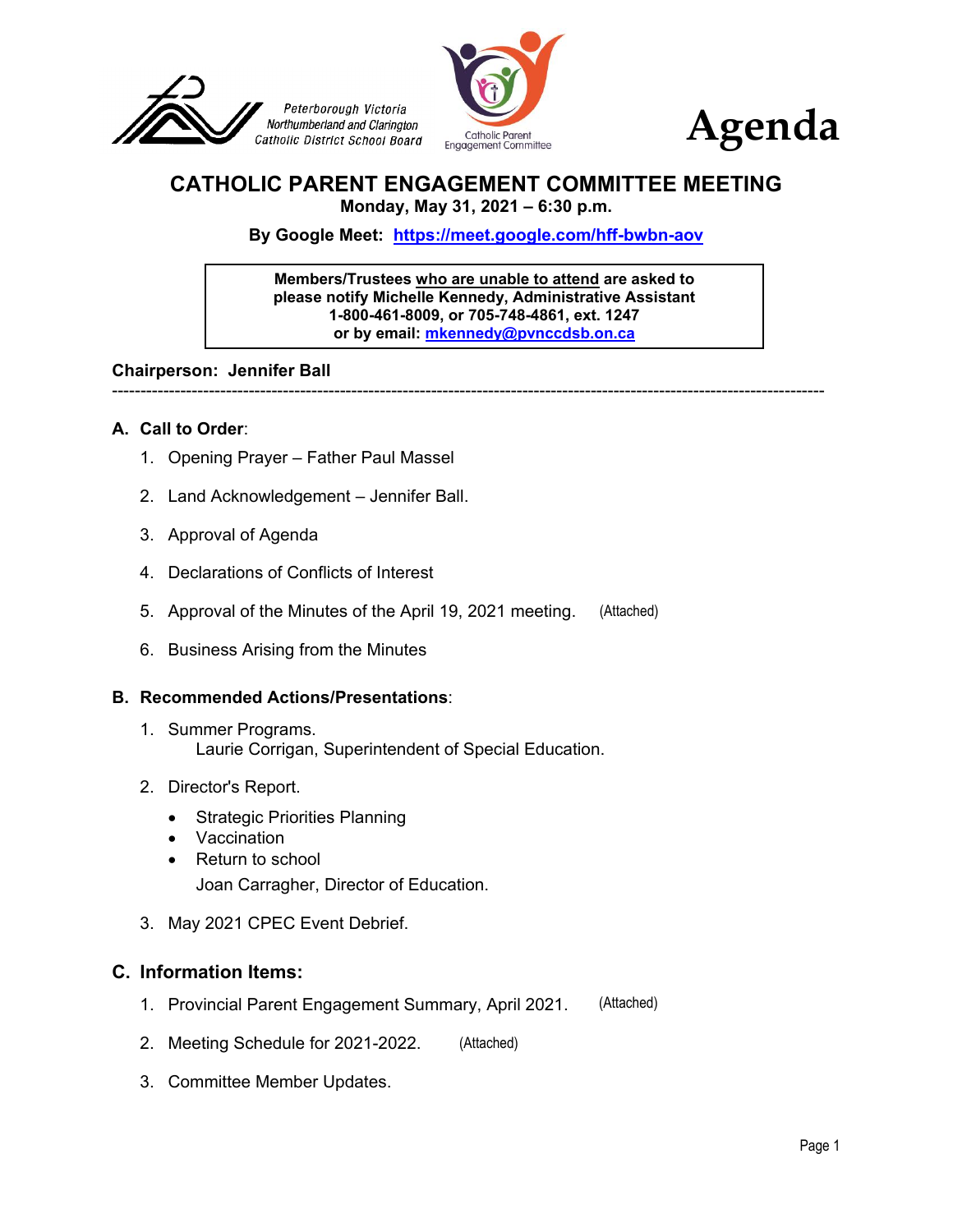## **D. Conclusion**:

- 1. Closing Prayer Father Paul Massel.
- 2. Adjournment.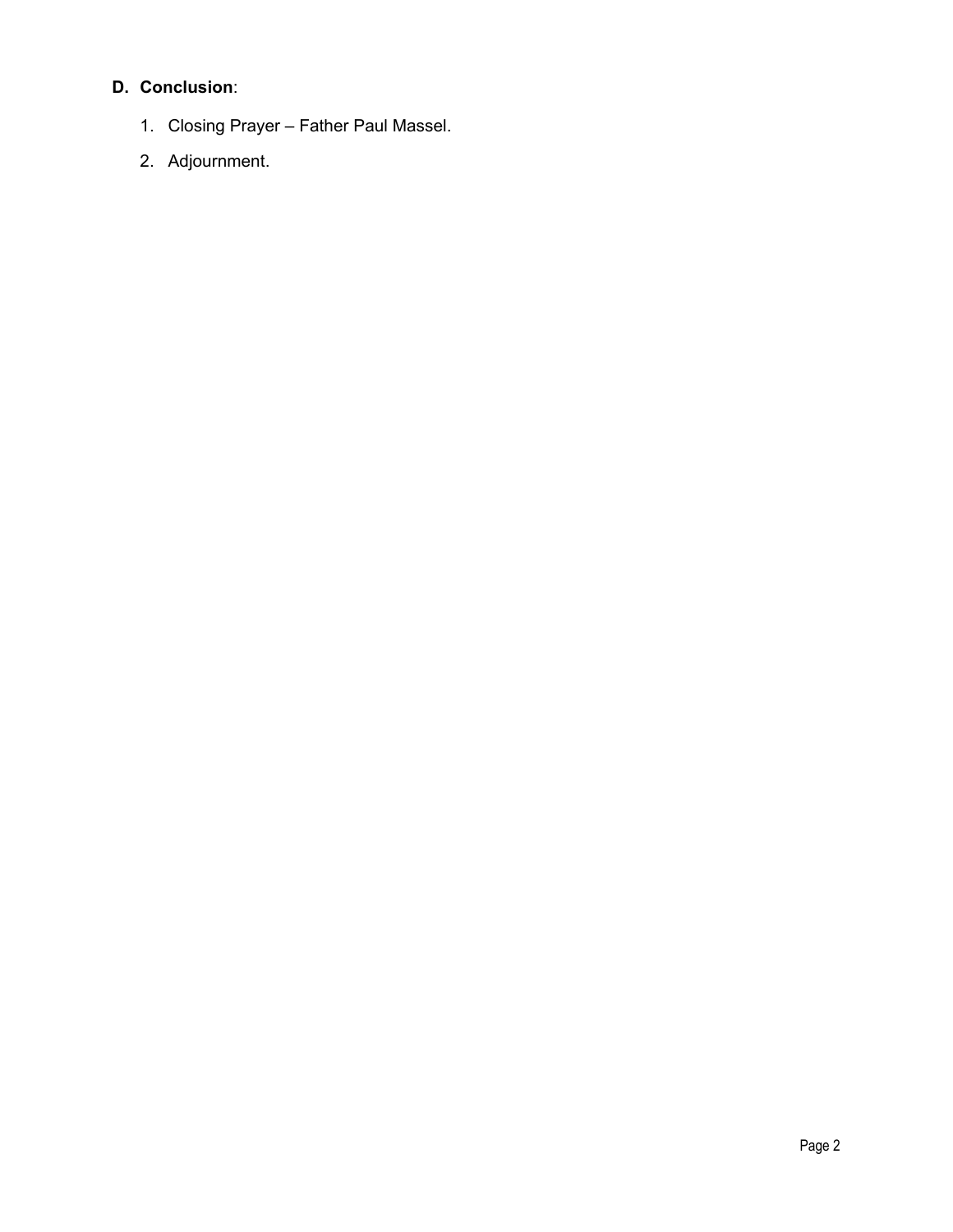<span id="page-2-0"></span>



THE MINUTES OF THE MEETING OF THE CATHOLIC PARENT ENGAGEMENT COMMITTEE (CPEC) held virtually by Google Meet on Wednesday, April 19, 2021, at 6:30 p.m.

#### **Present:**

#### **Committee Members:**

Jennifer Ball (Chairperson), David Bernier (ex-officio), Lori Ann Gervais, Christine Haffie, Lisa Hiltz, Rachel Logan, Kevin MacKenzie, and Father Paul Massel.

#### **Catholic School Council Members/Parents/Guests:**

Karen Goodhand

#### **Administration:**

Joan Carragher, Director of Education, and Jeannie Armstrong, Superintendent of Learning. Sandra Connolly, Learning Consultant.

**Recorder:** Michelle Kennedy, Executive Assistant.

#### **Regrets:** Michelle Flintoff, Julianne Charette

#### **A. Call to Order**

1. Opening Prayer

Chairperson, Jennifer Ball called the meeting to order at 6:30 p.m. and invited Father Paul Massel to lead everyone in prayer to begin the meeting.

#### 2. Land Acknowledgement

Following prayer, Jennifer Ball gratefully acknowledged that the meeting was taking place on the treaty and traditional territory of the Mississauga Anishinaabeg.

#### 3. Welcome, Introductions and Opening Remarks

Jennifer Ball, Committee Chairperson welcomed parent guests online and invited the attendees one by one to introduce themselves.

#### 4. Approval of Agenda

#### **MOTION:** Moved by Kevin MacKenzie, seconded by Lori Ann Gervais

that the agenda be approved.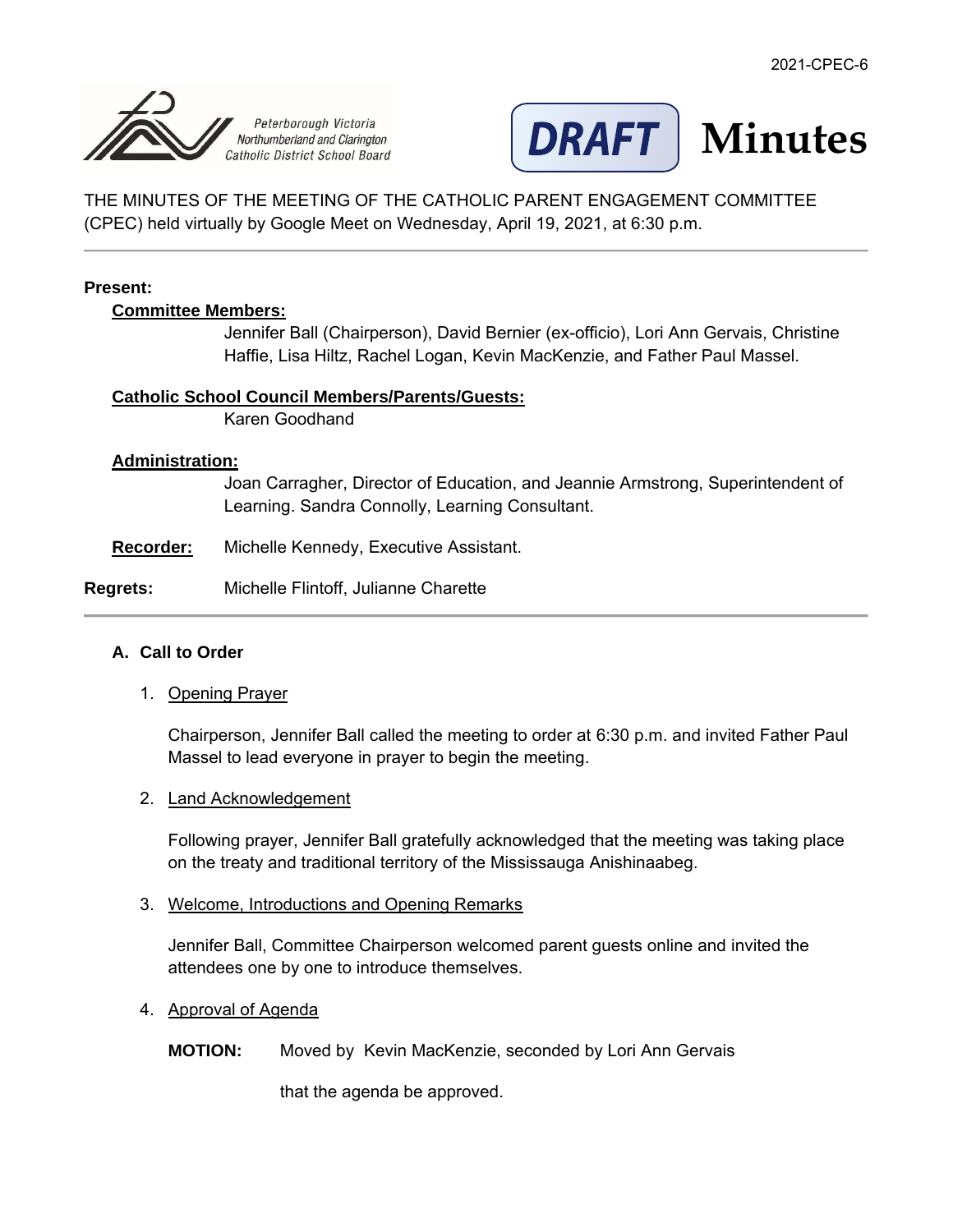#### Carried.

#### 5. Declaration of Conflicts of Interest

Committee members Rachel Logan and Lisa Hiltz confirmed their conflict of interest as employees of PVNCCDSB.

- 6. Approval of the Minutes of the March 24, 2021 meeting.
	- **MOTION:** Moved by Father Paul Massel, seconded by Kevin MacKenzie

that the minutes from the meeting held on March 24, 2021, be approved.

Carried.

#### 7. Business Arising from the Minutes

There was no business arising from the minutes.

#### **B. Recommended Actions/Presentations:**

#### 1. De-Streaming Mathematics.

Superintendent of Learning Jeannie Armstrong and Learning Consultant Sandra Connolly gave a presentation on the Ministry's initiative of de-streaming Grade Nine Mathematics by eliminating applied and academic levelled courses, beginning in September, 2021. The presentation explained the Ministry's rationale to address inequities and goals of creating a cultural shift and expanding educator capacity for effective, culturally responsive instruction.

The communication and implementation timeline was shared that showed the plan from February 2021 through to August 2021 and included the planning of professional development for teachers.

Following the presentation, Jeannie Armstrong and Sandra Connolly answered questions from the committee.

#### 2. Update and plan for CPEC Event – May 19, 2021, Dr. Joti Samra.

Michelle Kennedy gave an update on the planning of the Dr. Samra presentation. It was reported that Sean Heuchert, Manager of Information Technology, has confirmed that the software platform 'Big Marker' will be used. It was requested that the ability for parents to join last minute be available and the ability for parents to automatically add the date to their electronic calendar from the link on the poster/communication.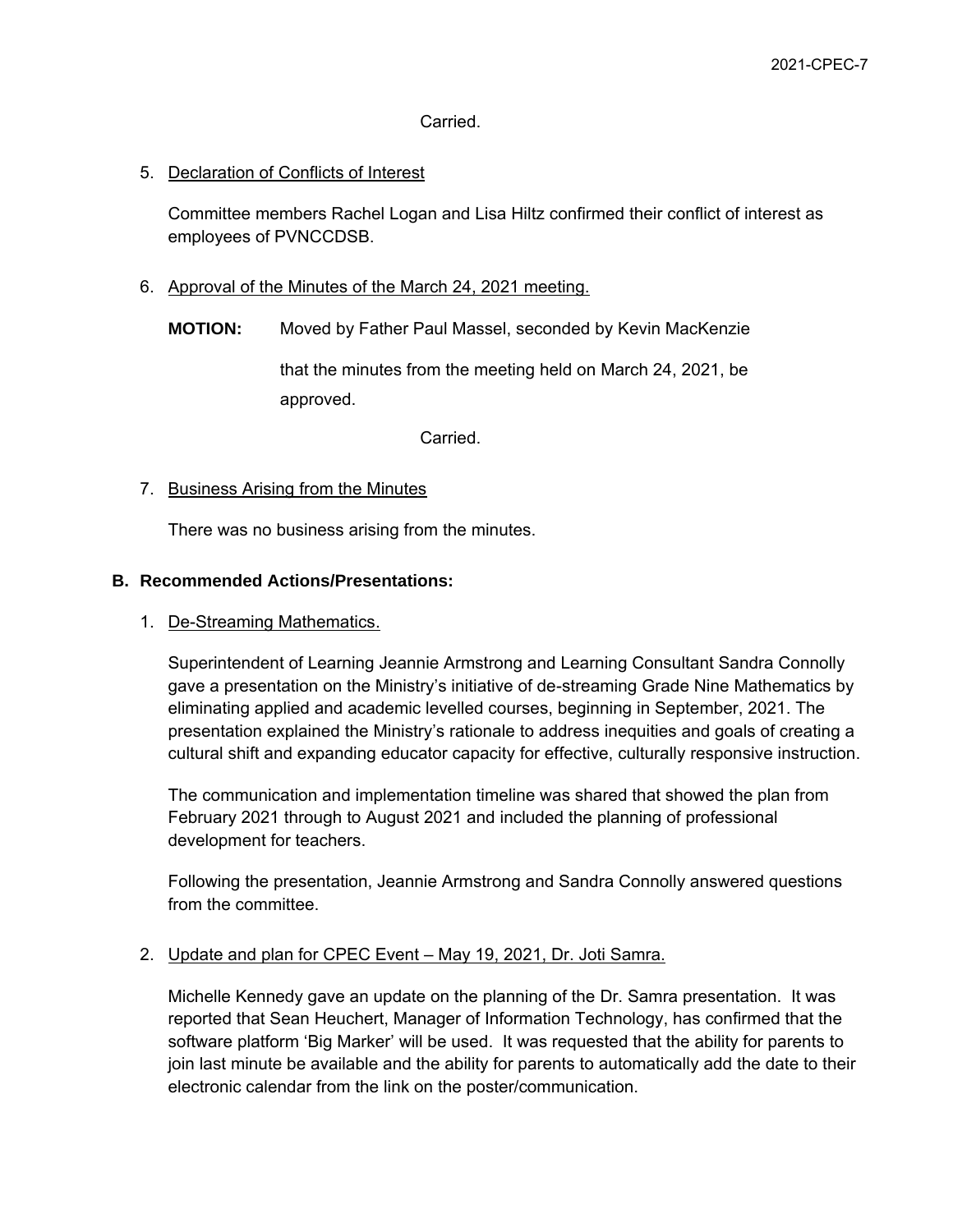The electronic poster will be developed and distributed to Catholic School Councils and to Principal/Vice-principals for distribution in school newsletters and on social media. A call-out on school messenger will be arranged to all PVNCCDSB families with a reminder immediately prior to the event. The information will also be posted on the board website's home page.

The roles of committee members were reviewed: Julianne Charette will MC, Father Paul Massel – opening and closing prayer, Jennifer Ball, Dave Bernier and Joan Carragher – will bring greetings, Lisa Hiltz – introduce guest speaker, Kevin MacKenzie – thank guest speaker.

The timing of the evening was discussed and it was decided that the event would begin at 6:45 pm, with Dr. Samra beginning her presentation at approximately 7:00 pm. The event will be recorded for our use following the event.

#### **C. Roundtable Discussion/Committee Member Updates:**

1. Discussion:

Joan Carragher, Director of Education gave an update on the latest shift to remote learning. She noted that special education students who are not able to engage in learning online are attending school in person. At this time no date has been indicated on when students will return to in-person learning. Virtual learning has been supported by the Information Technology department, which has a technology helpdesk set up. A communication to parents about the available resources, including the parent guide and helpdesk phone number was sent out by a school messenger on April 19.

There was discussion about parent engagement and Catholic school council experiences during the 2020-2021 school year. Some Catholic school councils were able to conduct successful fundraisers such as a Poinsettia sale with contact-less pick up. St. Anne Catholic Elementary School was able to hold a Dance-a-thon prior to the school closure that raised \$8,400 in donations that were all collected online. The students were able dance within their classrooms or in the gymnasium within their cohorts.

Many Catholic School Councils have concerns about exhausting their existing funds and will have to get creative with future events with the movement back to online.

#### **D. Information Items:**

1. Next Meeting

CPEC Event – Dr. Joti Samra, Wednesday, May 19, 2021, 6:45 p.m.

Monday, May 31, 2021, 6:30 p.m.

#### **E. Conclusion:**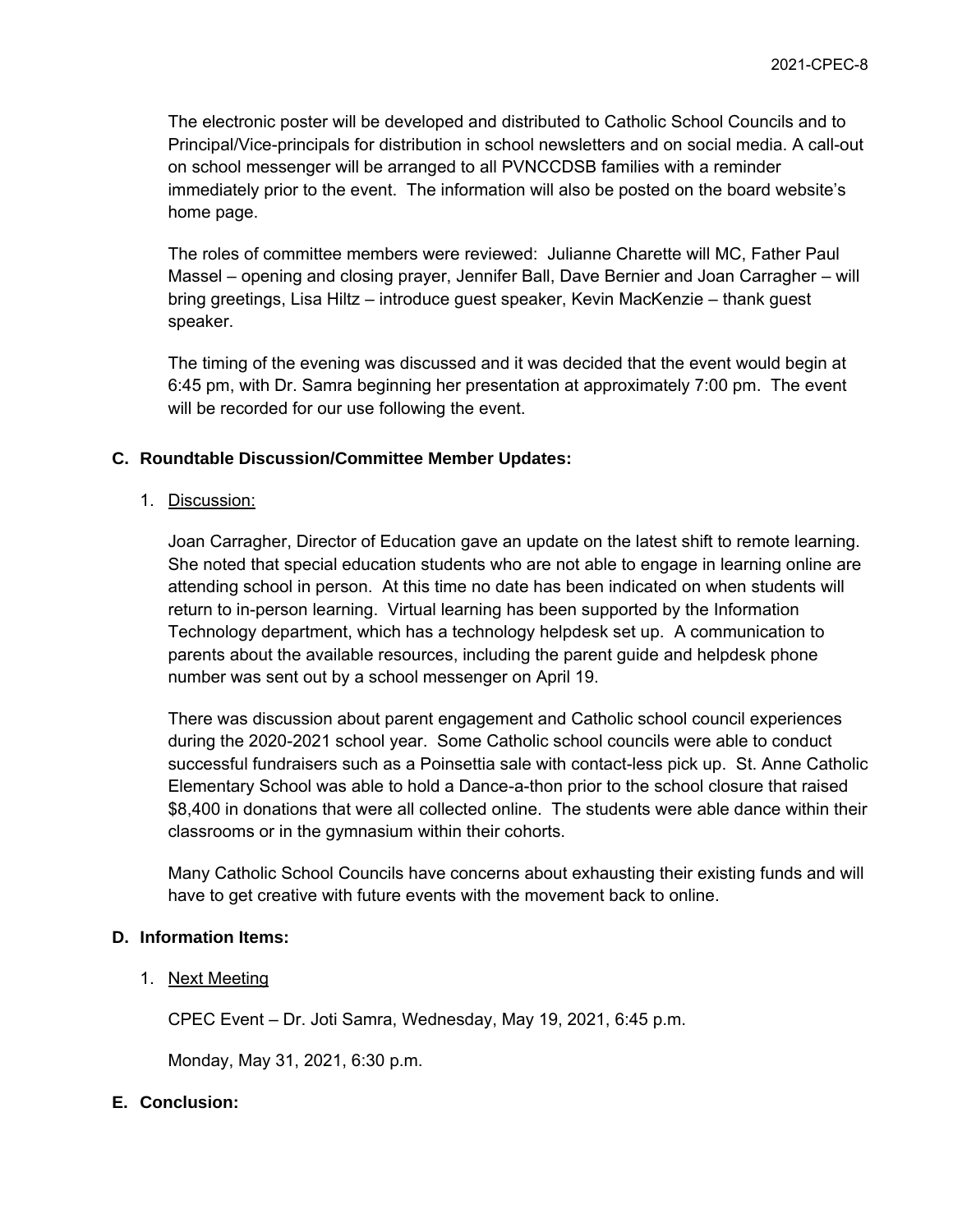#### 1. Closing Remarks.

CPEC Committee Chairperson, Jennifer Ball thanked everyone for coming to the meeting and noted that the next meeting will be the May 19 online event.

2. Closing Prayer.

Father Paul Massel was invited to close the meeting with prayer.

3. Adjournment.

MOTION: Moved by Rachel Logan, seconded by Lori Ann Gervais

that the meeting adjourn at 8:43 p.m.

Carried.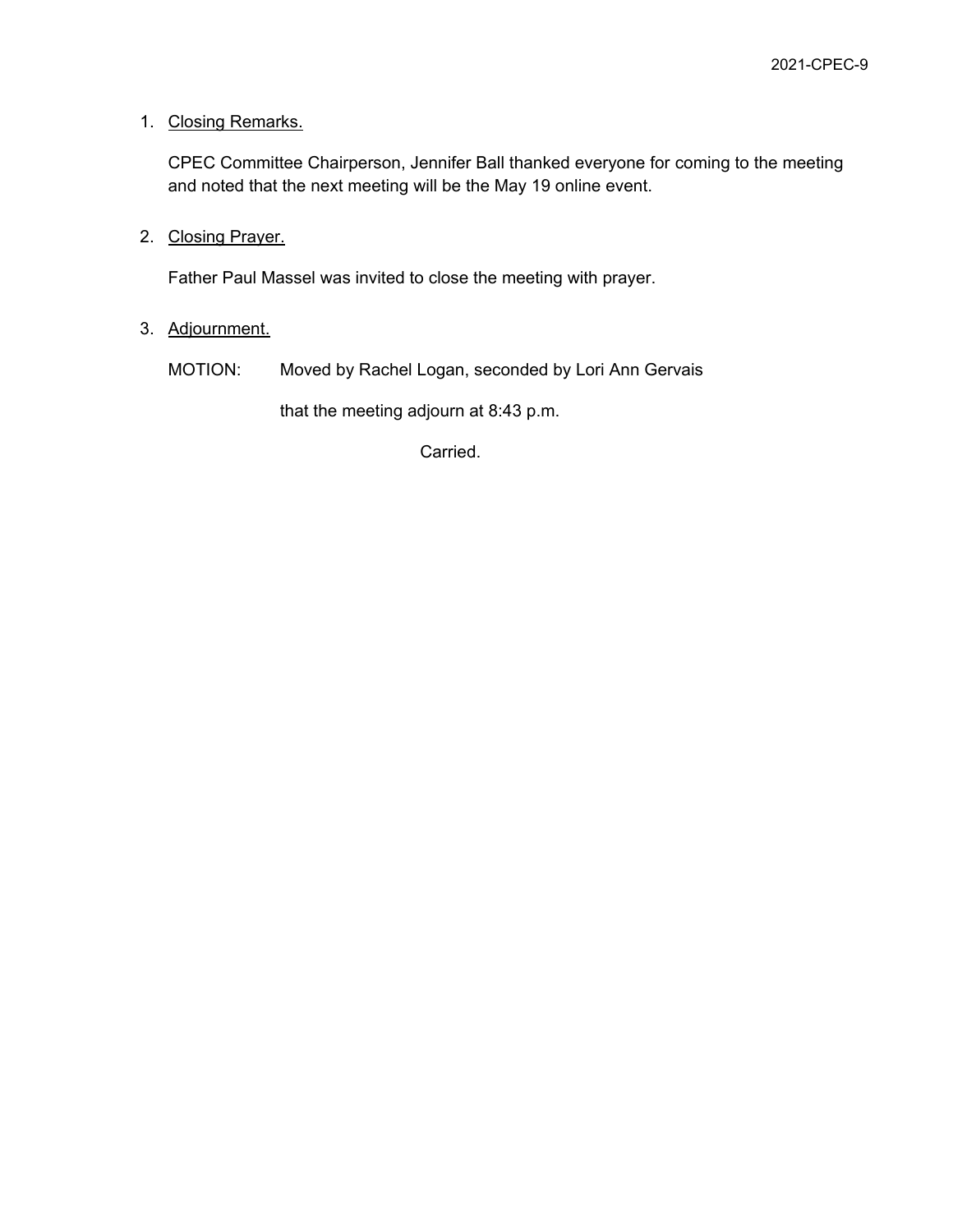# **Ministry of Education**

<span id="page-6-0"></span>**Spring Conversation with School Board Leads & Parent Involvement Committee Chairs**

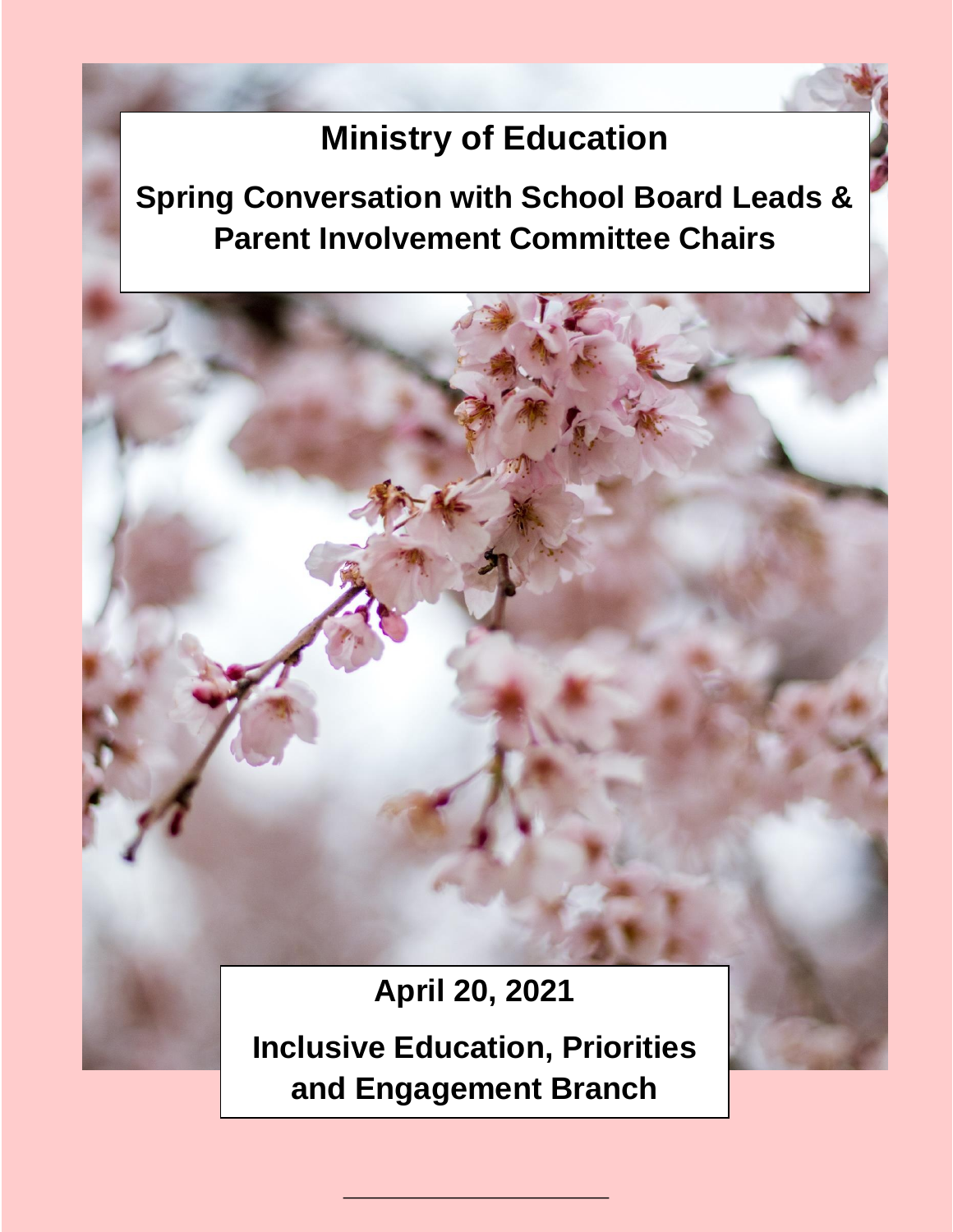# **Introduction**

On April 20, 2021, the Ministry of Education (EDU) held the fourth in a series of virtual meetings with Parent Involvement Committee (PIC) chairs and co-chairs and school board parent engagement leads since the start of the pandemic. For each session, a summary of participant discussion has been summarized and shared with participants.

Throughout the series, participants have shared their local challenges, successes, and promising practices related to supporting parents and students as pandemic conditions evolve. Additionally, in recent sessions there have been presentations about Government of Ontario priorities or programs and participants have been invited to provide feedback.

Thirty-three PIC representatives and 27 school board leads took part in the English-language session; and the French-language session was attended by 8 PIC representatives and 5 school board leads.

# **What we Heard**

# **Part 1: PIC/Board Lead Discussion**

## **The discussion was framed as follows:**

- Please tell us about the challenges that this pandemic year has posed for parents and families
- Please tell us about promising practices of your PIC and board to support families and learning
- Using the lessons learned from this year, what is your PIC planning for next year?
- How else can the ministry be helpful as you prepare for next year?

## **Challenges**

*Although in some cases the response has been positive and school board progress in providing support appreciated, challenges and inequities remain.*

- Many parents are feeling physically and emotionally tired and overwhelmed by remote learning (although it was noted the children seem to be handling the transitions between remote and inclass instruction with more resilience).
- Implementation of remote learning for parents with several primary grade children at home needing assistance, with different recess times, or whose teachers use different platforms.
- Virtual learning inequities are still apparent due to lack of hardware (although progress was noted), and the lack of connectivity in the North.
- New challenges included:
	- o Balancing on and off-screen activities to overcome screen fatigue resulting poor attendance.
	- o Learning loss and students left behind despite boards' support for student success.
	- o Lack of learning opportunities for children in day cares
	- o AODA compliance for posting recorded events
	- o Engaging new parents in large virtual schools and keeping connections with home schools.
	- o Parental concern that staff are overtaxed and expressions of fear for staff mental health.
	- o There was general agreement that positive PIC/school board relationships are needed for the PIC to meet its mandate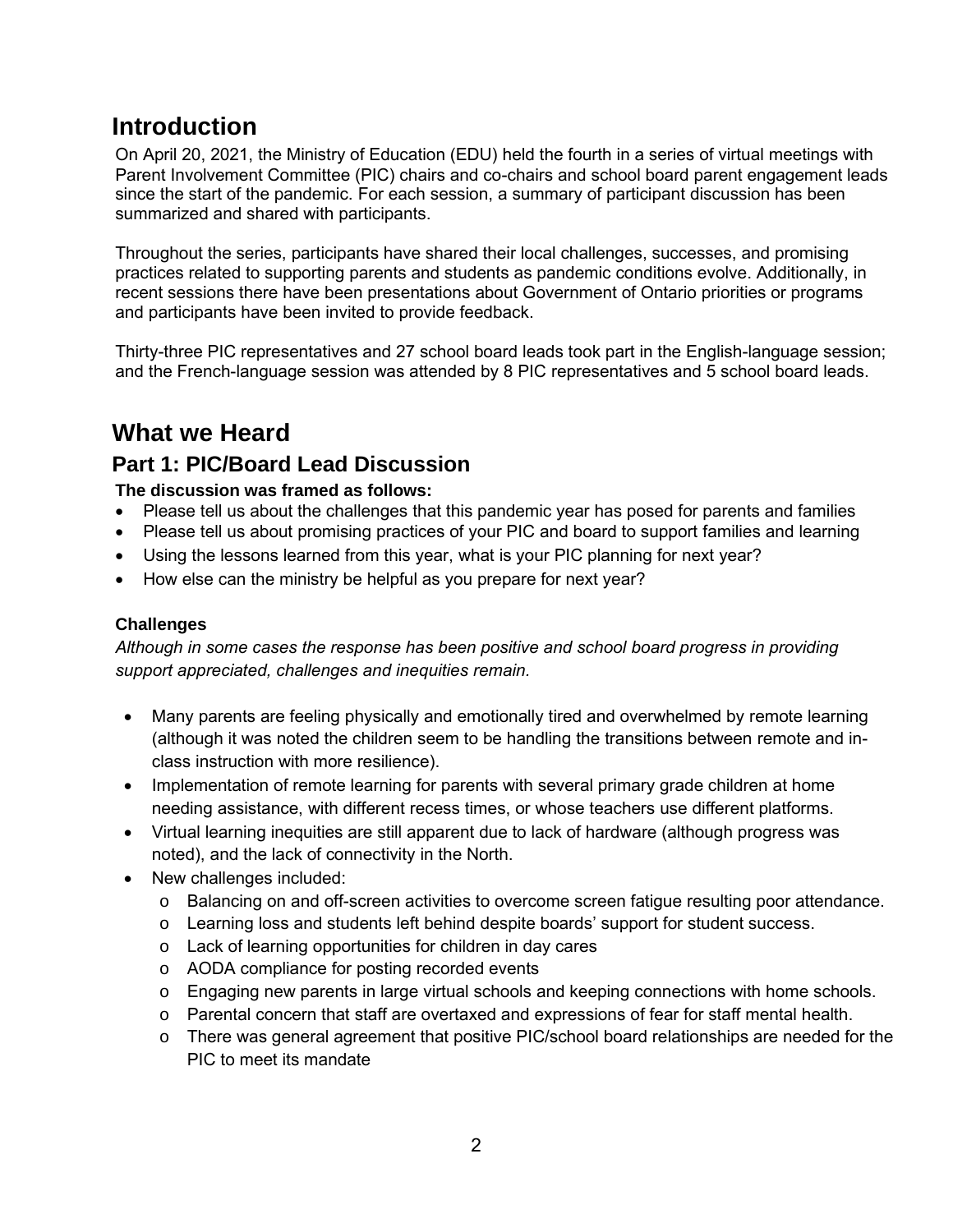*O. Reg. 612.00 describes a PIC's purpose as support, encouragement and enhancement of parent involvement at the board level in support of improved student achievement and well-being.*

#### **Success and Effective Practice**

- Continued and innovative meetings with school boards (i.e. virtual coffee chats with school council chairs or lunch chats available to parents of local schools).
- Strategic planning for PICs (i.e. planning for the year ahead or making a three-year plan).
- Seeking thoughtful feedback from parents (e.g., a short 4-question survey administered monthly, longer surveys administered less frequently)
- Ensuring opportunities for discussion as part of virtual events (e.g., conversation series on specific topics).
- PICs reported an increase in parent participation in virtual events compared to previous years' inperson events (i.e. virtual engagements have reached new and more diverse attendees; recorded sessions allow flexibility in time of attendance and have been used by Settlement Workers to support multi-lingual families through interpretation and translation).
- Mental health and well-being offerings (i.e. virtual workshops with child psychology specialists or mental health workers presenting; family yoga, gardening, bingo, cooking and dance sessions).
- Variety in learning opportunities (i.e. virtual science workshops using equipment found in the home, on-line learning portals, cyber security, managing screen time, and navigation of the mathematics curriculum).

# **Planning Ahead**

*Participants spoke of what they had learned through navigating the pandemic, and how the learning may be applied in the future through feedback of parent communities, PICs and school boards.* 

- Participants reported planning to build on their success of increased engagement through continued virtual sessions. Where geography allows, some are considering offering events both in-person and on-line to suit the needs of more families.
- Recording virtual sessions was a practice to maintain, as the recordings could be accessed by those unable to attend and have been used by settlement workers to engage diverse families.
- Increased communication capacity in school boards is leading to plans for greater communication among school councils and with the PIC (i.e. school council networks, expansion of communication platform, etc.)

#### **Consideration requested**

- Parents and staff expressed appreciation of the opportunity to share with the ministry and take part in consultation.
- Parents asked for the re-establishment of the annual PIC Symposium to support their work with consideration of a virtual option.
- Participants asked for more funding for PICs to allow them to respond to the needs of their parent communities and earlier information about PRO grant funding and reporting requirements.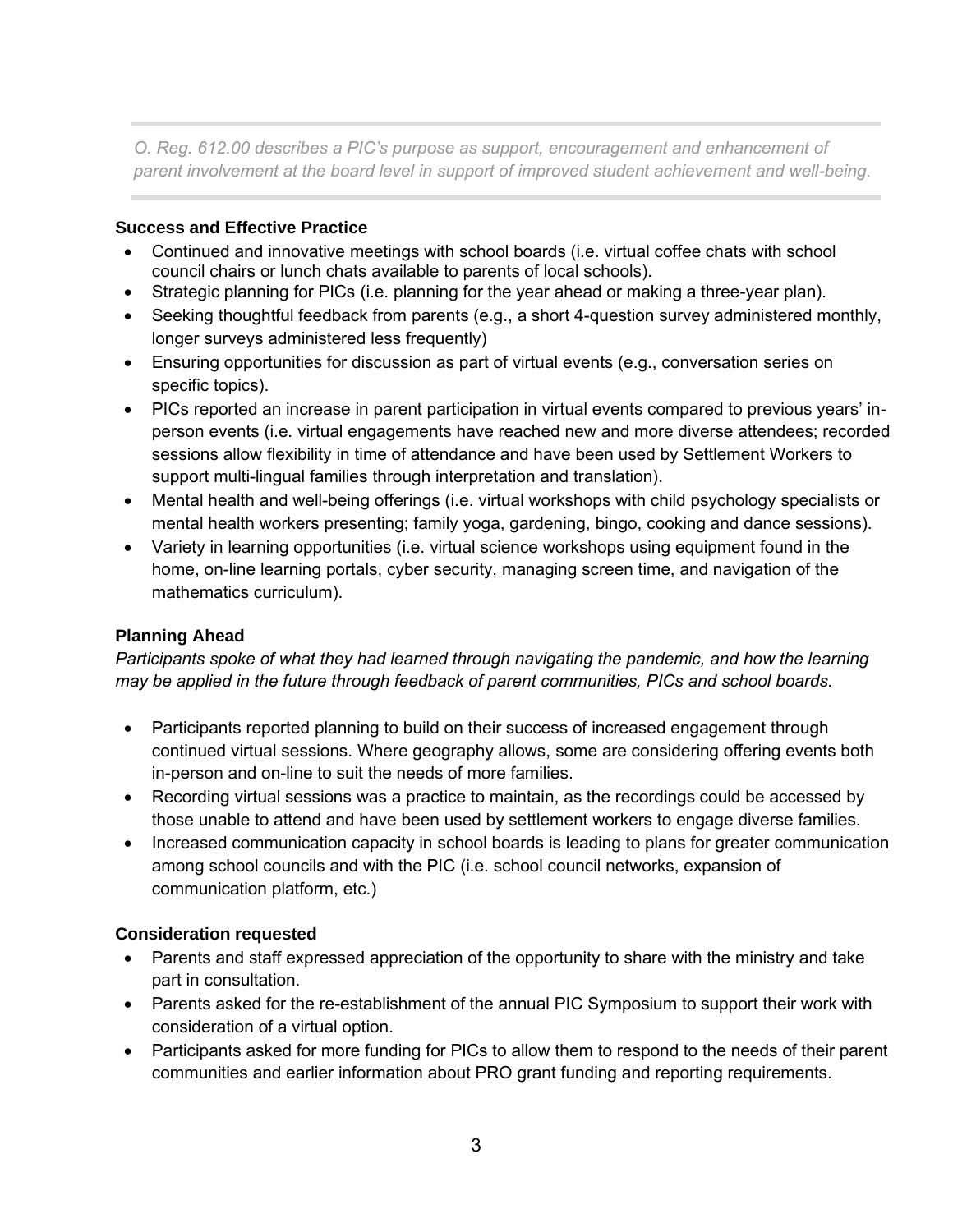- Participants requested earlier announcement school operations in September. If virtual learning is to continue, expectations of parents should be reviewed.
- Board staff requested increase in funding to support translation of resources, attributing the need to increased engagement of multilingual/newcomer communities.
- Parents expressed concern about learning loss as a result of conditions during the pandemic, asking for increased funding as well as sharing of the ministry's plans to address the issue.
- French-language participants again asked for live announcements to be delivered in French.

# **PART 2: De-streaming Discussion**

## **The discussion was framed as follows:**

- What classroom-level and individualized student supports are necessary in de-streamed classes to ensure students are successful?
- How can the ministry/school boards inform and engage parents and students about pathway choices in secondary school so students can pursue the postsecondary pathway of their choice?
- What processes can boards engage in to ensure equitable access to current communication of resources and information?

# **Concerns**

*Parents expressed mixed support for de-streaming, some supportive of its potential to address systemic inequities and to remove barriers and others wanting reassurance that lessons have been learned from the previous de-streaming implementation in the 1990s.*

- Questioning if de-streaming in grade 9 alone can solve inequities; a holistic approach is needed to address a systemic problem.
- Work needs to take place "upstream" for students as streaming culture can begin in kindergarten (i.e. French Immersion programs can be considered as a form of streaming).
- Seeking to understand if there is causality in attendance issues in applied courses
- For combined classes, perception that teachers are teaching to a lower common denominator
- Participants asked why consultation is taking place so late in the year before planned implementation in September
- De-streaming may lead to increased enrolment in locally developed courses

# **Consideration requested**

- Timely release of the de-streamed grade 9 mathematics curriculum to allow for preparation
- Training for teachers, guidance counsellors and system leaders; that working with parents and families be part of the implementation and cultural perspectives be respected
- That boards be provided with messaging for parents in multiple languages
- Sufficient funding for smaller class sizes to support students in de-streamed classes
- Suggesting that the over-representation in applied courses goes beyond de-streaming and requires knowing how to support the success of all students
- EDU to work with community organizations to ensure equity-informed approach; that student attendance and success be monitored; that there be demographic data collected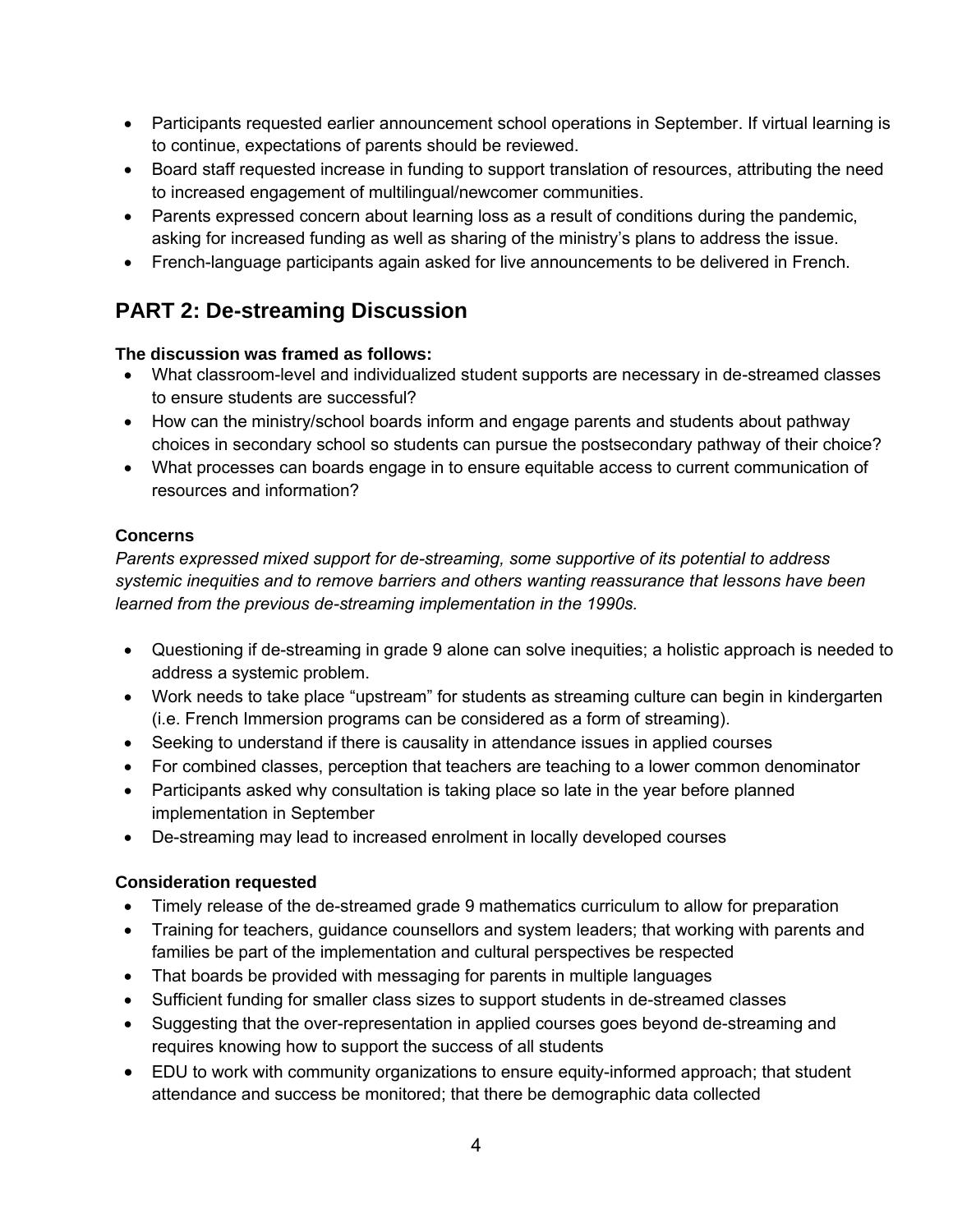# **Conclusion**

Throughout the evolving conditions of the pandemic, PIC chairs/co-chairs and school board leads continue to demonstrate their commitment to enhancing parent engagement and supporting parents and families of their boards. Although many of the challenges expressed in the May 2020 engagement, are still present, participants in this virtual engagement held in April 2021 spoke of the positive effects of innovations developed as the year progressed, and successful practices that will be carried forward to future years. Some participants suggested that new, virtual means of involvement have resulted in greater parent participation in their school districts. Once again parents expressed appreciation of the opportunity to meet with each other and with the ministry; it was requested that consideration be given to re-establishing the PIC Symposium, perhaps through virtual means.

As well, parents shared their understandings, questions and concerns in the de-streaming consultation - feedback that will be used to strengthen the Fall implementation of grade nine de-streamed mathematics.

We are grateful to all participants for your willingness to share challenges, innovations and effective practices that support parents and families as we move through the changing conditions of the pandemic. Thank you for your continued commitment to work with your school boards to support, encourage and enhance parent engagement in support of student achievement and well-being.